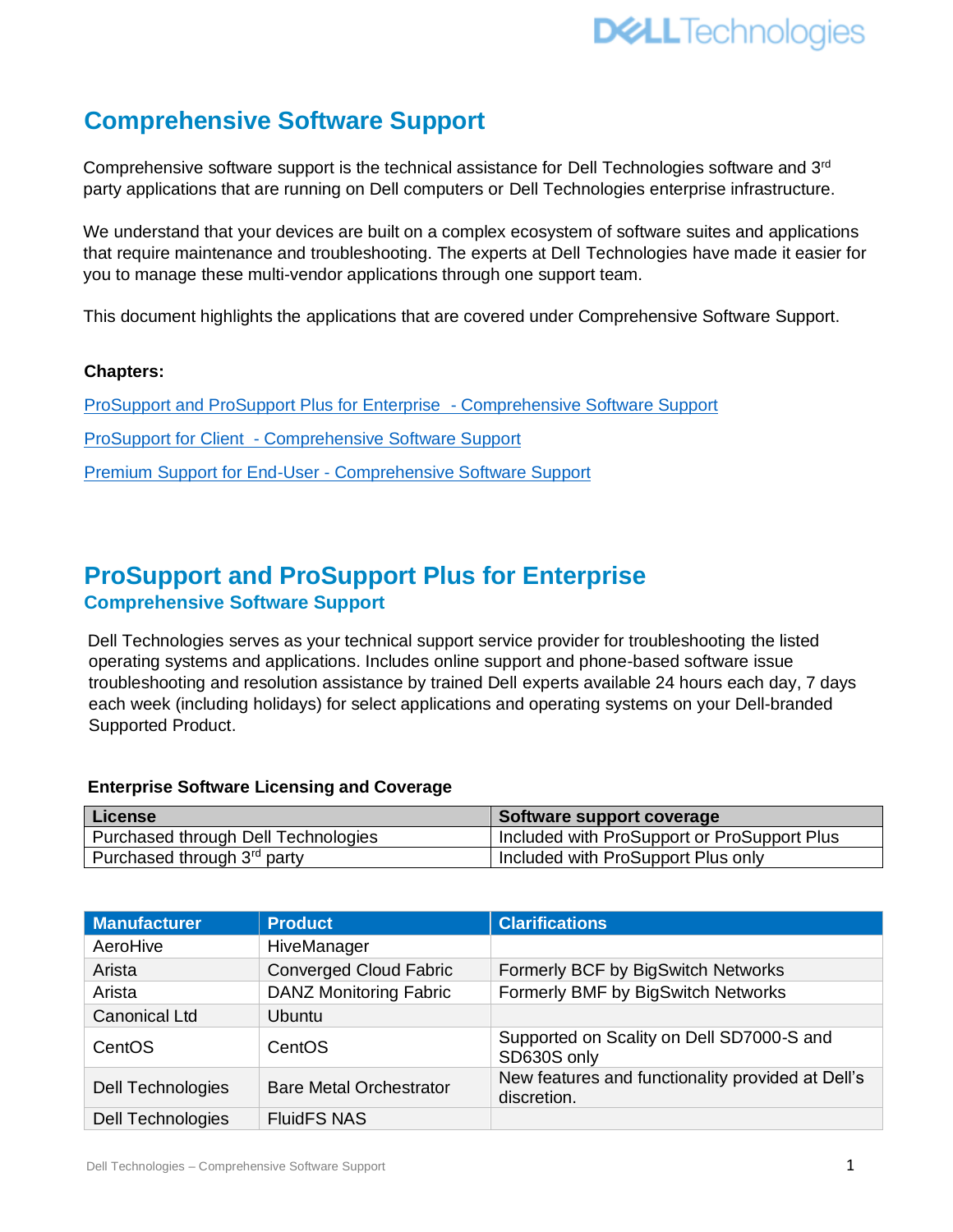| <b>Dell Technologies</b> | <b>OMNIA</b>                                                       | Requires ProSupport for OMNIA and ProSupport<br>or ProSupport Plus for HW |
|--------------------------|--------------------------------------------------------------------|---------------------------------------------------------------------------|
| <b>Dell Technologies</b> | <b>OpenDaylight Networking</b>                                     | Requires support contract on the server                                   |
| <b>Dell Technologies</b> | OpenManage Suite                                                   | Requires support contract on the server                                   |
| <b>Dell Technologies</b> | <b>OS10</b>                                                        | Software available via OEM only                                           |
| Dell Technologies        | <b>Secured Component</b><br>Verification                           |                                                                           |
| <b>Dell Technologies</b> | <b>SmartFabric Director</b>                                        |                                                                           |
| Dell Technologies        | <b>Enterprise SONiC</b>                                            | Requires Hardware & Software support<br>contracts                         |
| <b>Dell Technologies</b> | <b>Secure Connect Gateway</b>                                      | Requires support contract on the server                                   |
| Microsoft                | <b>Azure Stack HCI</b>                                             | When sold OEM with AX-series systems                                      |
| <b>Microsoft</b>         | Windows Server & Hyper-V                                           | Through Microsoft's Extended Support End                                  |
| <b>Microsoft</b>         | <b>Windows Storage Server</b>                                      | Software available via OEM only (e.g. NX series)                          |
| <b>Red Hat</b>           | High-Availability Add-on                                           | Requires Red Hat branded support purchase                                 |
| <b>Red Hat</b>           | Linux                                                              |                                                                           |
| <b>Red Hat</b>           | Smart Management Add-on                                            | Requires Red Hat branded support purchase                                 |
| <b>Ruckus</b>            | Cloudpath                                                          |                                                                           |
| <b>Ruckus</b>            | ZonePlanner                                                        |                                                                           |
| <b>SUSE</b>              | <b>SUSE Linux</b>                                                  |                                                                           |
| <b>SUSE</b>              | <b>SUSE Linux Enterprise</b><br><b>High-Availability Extension</b> | Requires SUSE-branded support purchase                                    |
| <b>VMware</b>            | <b>Bitfusion</b>                                                   |                                                                           |
| <b>VMware</b>            | Cloud Foundation (VCF)                                             | Exception for Tanzu Standard, no support.                                 |
| <b>VMware</b>            | <b>Horizon Suite</b>                                               |                                                                           |
| <b>VMware</b>            | <b>NSX</b>                                                         |                                                                           |
| <b>VMware</b>            | <b>SDDC Manager</b>                                                |                                                                           |
| <b>VMware</b>            | <b>Site Recovery Manager</b>                                       |                                                                           |
| <b>VMware</b>            | Tanzu Basic / Add-on                                               |                                                                           |
| <b>VMware</b>            | vCenter Server                                                     |                                                                           |
| <b>VMware</b>            | vCloud Suite                                                       |                                                                           |
| <b>VMware</b>            | vRealize                                                           |                                                                           |
| <b>VMware</b>            | <b>vSAN</b>                                                        |                                                                           |
| <b>VMware</b>            | vSphere ESXi                                                       |                                                                           |

For the term of the service, it is the responsibility of the customer to hold a valid software license and/or subscription agreement when engaging Dell Technologies support. The customer is required to have and sustain a level of technical maintenance and support on the software element at a level deemed reasonable by the 3rd party software vendor for operating in a production environment. Maintenance includes permission to access patches, updates and upgrades as well as for specific information, documentation and knowledge base information related to the software element. Partners and/or software titles are subject to change without notice. Not all regions, software products and versions may be included in the scope of comprehensive software support. Product and service availability vary by country. Contact Dell for more information.

Copyright © 2022 Dell Technologies Inc. or its subsidiaries. All Rights Reserved. Dell, EMC, and other trademarks are trademarks of Dell Technologies Inc. or its subsidiaries. Other trademarks may be trademarks of their respective owners. V2MAY2022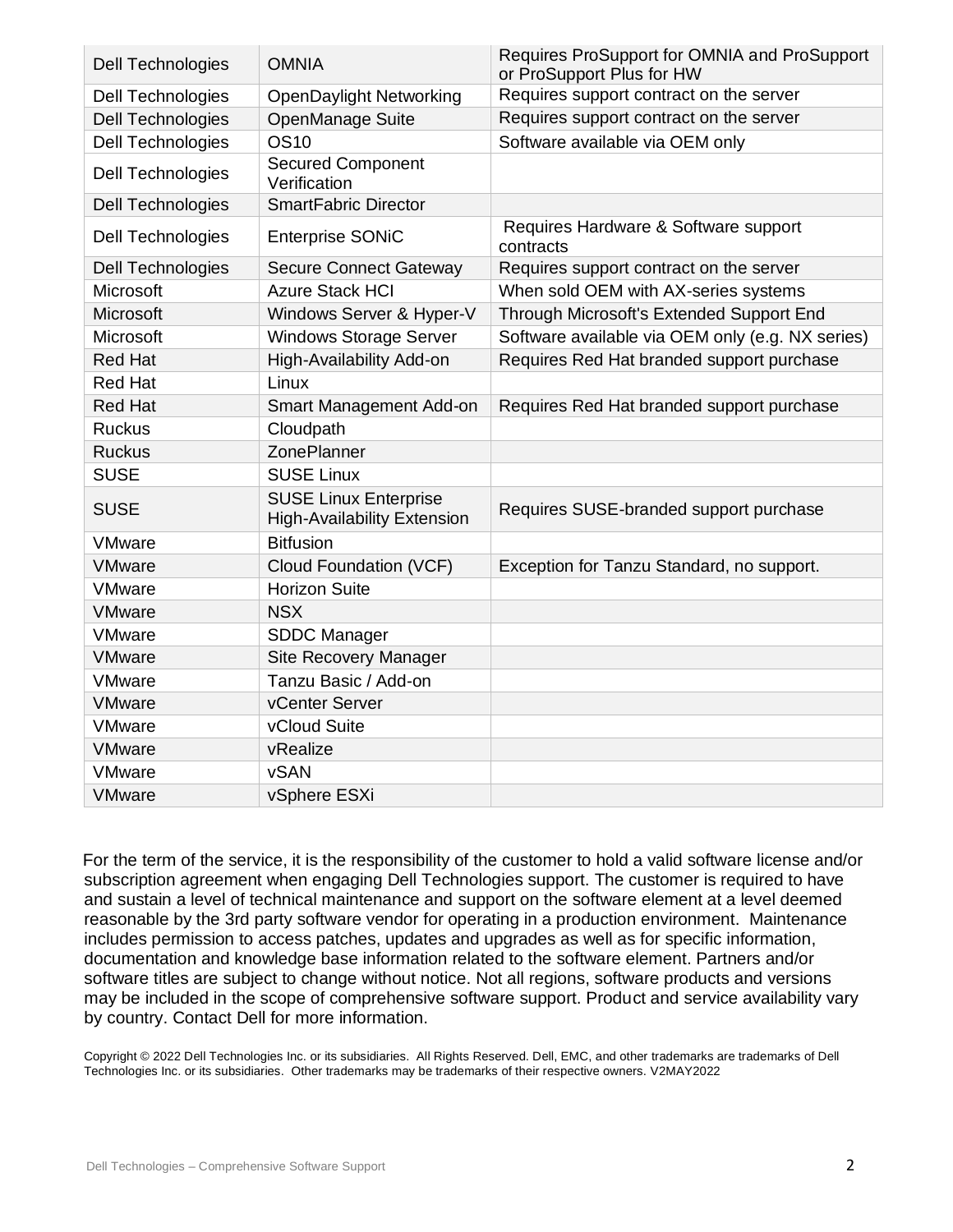## <span id="page-2-0"></span>**ProSupport for Client Comprehensive Software Support**

Dell Technologies serves as your technical support service provider for troubleshooting the listed operating systems and applications installed on your end-user desktop or notebook.

Includes online support and phone-based software issue troubleshooting and resolution assistance by trained Dell experts available 24 hours each day, 7 days each week (including holidays) for select enduser applications and operating systems pre- installed by Dell on your Dell-branded Supported Product.

| <b>Manufacturer</b>        | <b>Software Supported</b>                          | <b>Clarifications</b>                    |
|----------------------------|----------------------------------------------------|------------------------------------------|
| Adobe                      | <b>Acrobat Standard</b>                            |                                          |
| Amazon                     | Alexa for PC                                       | Not supported in China. Some systems     |
| Canonical                  | <b>Ubuntu</b>                                      |                                          |
| China Standard<br>Software | NeoKylin                                           | China only                               |
| <b>Citrix</b>              | <b>Provisioning Services</b><br>for Desktop - Dell |                                          |
| CMIT   Microsoft           | Windows 10 China                                   | China only                               |
| Cyberlink                  | PowerDVD                                           |                                          |
| <b>Dell Technologies</b>   | <b>Activity Light</b>                              |                                          |
| <b>Dell Technologies</b>   | <b>Alienware Command</b>                           | Select Alienware platforms               |
| <b>Dell Technologies</b>   | <b>Alienware Control</b>                           | Alienware, Latitude, Inspiron            |
| <b>Dell Technologies</b>   | Alienware Update                                   |                                          |
| <b>Dell Technologies</b>   | <b>Android OS</b>                                  |                                          |
| <b>Dell Technologies</b>   | <b>Backup and Recovery</b>                         |                                          |
| <b>Dell Technologies</b>   | <b>BIOS Verification</b>                           |                                          |
| <b>Dell Technologies</b>   | Capture                                            | Latitude Z600                            |
| <b>Dell Technologies</b>   | Cast                                               |                                          |
| <b>Dell Technologies</b>   | China Web Directory                                | China only                               |
| Dell Technologies          | Cloud Recovery                                     |                                          |
| Dell Technologies          | <b>Color Profiles</b>                              | Inspiron and XPS                         |
| <b>Dell Technologies</b>   | ControlPoint                                       |                                          |
| Dell Technologies          | Data Protection  <br><b>Protected Workspace</b>    |                                          |
| Dell Technologies          | Data Recovery                                      |                                          |
| Dell Technologies          | <b>Dell Command Suite</b>                          |                                          |
| <b>Dell Technologies</b>   | <b>Dell Face Aware</b>                             | Latitude Z600                            |
| <b>Dell Technologies</b>   | <b>Dell Hybrid Client</b>                          | Optiplex 7070 Ultra and Wyse 5070 Ubuntu |
| <b>Dell Technologies</b>   | <b>Dell Update</b>                                 |                                          |
| <b>Dell Technologies</b>   | <b>Digital Delivery</b>                            |                                          |
| <b>Dell Technologies</b>   | <b>Direct USB</b>                                  |                                          |
| <b>Dell Technologies</b>   | Gallery                                            |                                          |
| <b>Dell Technologies</b>   | Help and Support                                   |                                          |
| Dell Technologies          | LatitudeOn Reader<br>(Cyberlink)                   | Latitude and Vostro only                 |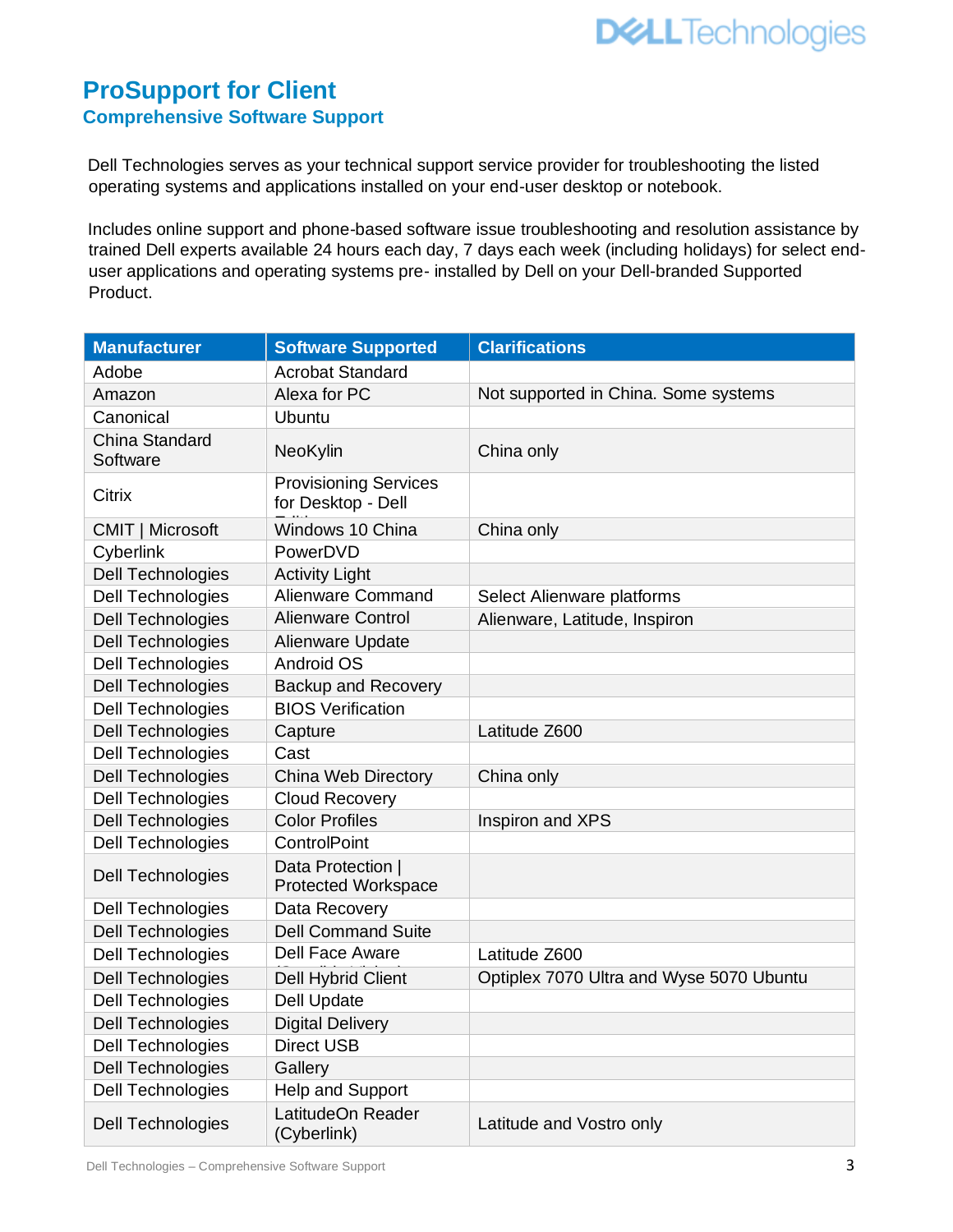| <b>Dell Technologies</b>    | <b>Mobile Connect</b>                           |                                                                                   |
|-----------------------------|-------------------------------------------------|-----------------------------------------------------------------------------------|
| Dell Technologies           | <b>MyDell Mobile</b>                            | US Small Business customers w/Google<br>Workspace and Latitude 9420 only          |
| Dell Technologies           | Optimizer                                       |                                                                                   |
| <b>Dell Technologies</b>    | <b>OS Recovery USB Tool</b>                     |                                                                                   |
| <b>Dell Technologies</b>    | <b>Precision Optimizer</b>                      |                                                                                   |
| <b>Dell Technologies</b>    | <b>Rugged Control Center</b>                    |                                                                                   |
| Dell Technologies           | <b>Secured Component</b><br>Verification        | Limited to certain Latitude, Optiplex and<br>Precision mobile workstation systems |
| Dell Technologies           | SmartByte                                       | Inspiron only                                                                     |
| Dell Technologies           | <b>SmartDesk</b>                                |                                                                                   |
| <b>Dell Technologies</b>    | SupportAssist                                   |                                                                                   |
| Dell Technologies           | <b>SupportAssist Recovery</b>                   | English only                                                                      |
| <b>Dell Technologies</b>    | <b>Wyse Device Manager</b>                      |                                                                                   |
| <b>Dell Technologies</b>    | <b>Wyse TCX</b>                                 |                                                                                   |
| <b>Dell Technologies</b>    | <b>Wyse ThinLinux</b>                           |                                                                                   |
| <b>Dell Technologies</b>    | <b>Wyse ThinOS</b>                              |                                                                                   |
| <b>Dell Technologies</b>    | <b>Wyse Windows</b>                             |                                                                                   |
| <b>Digital Persona</b>      | <b>FingerPrint Reader</b>                       | Vostro only. Global except APJ region (China                                      |
| <b>Dropbox</b>              | <b>Dropbox</b>                                  |                                                                                   |
| Entertainment<br>Experience | <b>Dell TruColor</b>                            |                                                                                   |
| Foxit                       | <b>Phantom Business</b>                         | Latitude, Inspiron, OptiPlex                                                      |
| Foxit                       | <b>Phantom Standard</b>                         | Latitude, Inspiron, OptiPlex                                                      |
| Google                      | Chrome OS                                       |                                                                                   |
| Intel                       | Unite                                           |                                                                                   |
| Intuit                      | <b>QuickBooks</b>                               |                                                                                   |
| McAfee                      | LiveSafe                                        |                                                                                   |
| McAfee                      | <b>McAfee Small Business</b><br>Security (MSBS) |                                                                                   |
| Microsoft                   | Office                                          |                                                                                   |
| Microsoft                   | <b>Skype</b>                                    | Vostro only                                                                       |
| Microsoft                   | Windows                                         | Through Microsoft's Extended Support End                                          |
| Microsoft                   | <b>Works</b>                                    | Vostro only                                                                       |
| Microsoft                   | Works Plus 2008                                 | Vostro only                                                                       |
| Norton                      | AntiVirus                                       |                                                                                   |
| Norton                      | <b>Internet Security</b>                        |                                                                                   |
| <b>Portrait Displays</b>    | <b>Premier Color</b>                            |                                                                                   |
| Primax                      | <b>Blacktop Reader</b>                          |                                                                                   |
| <b>Red Hat</b>              | <b>Enterprise Linux</b>                         | Precision Fixed Workstations only                                                 |
| Roxio                       | Creator                                         |                                                                                   |
| Sensible Vision             | <b>FA Facial Recognition</b>                    | Vostro only                                                                       |
| <b>SUSE</b>                 | <b>SUSE Linux Desktop</b>                       |                                                                                   |
| <b>VMware</b>               | <b>ESXi</b>                                     | R7910 only                                                                        |

For the term of the service, it is the responsibility of the customer to hold a valid software license and/or subscription agreement when engaging Dell Technologies support. The customer is required to have and sustain a level of technical maintenance and support on the software element at a level deemed reasonable by the 3rd party software vendor for operating in a production environment. Maintenance includes permission to access patches, updates and upgrades as well as for specific information, documentation and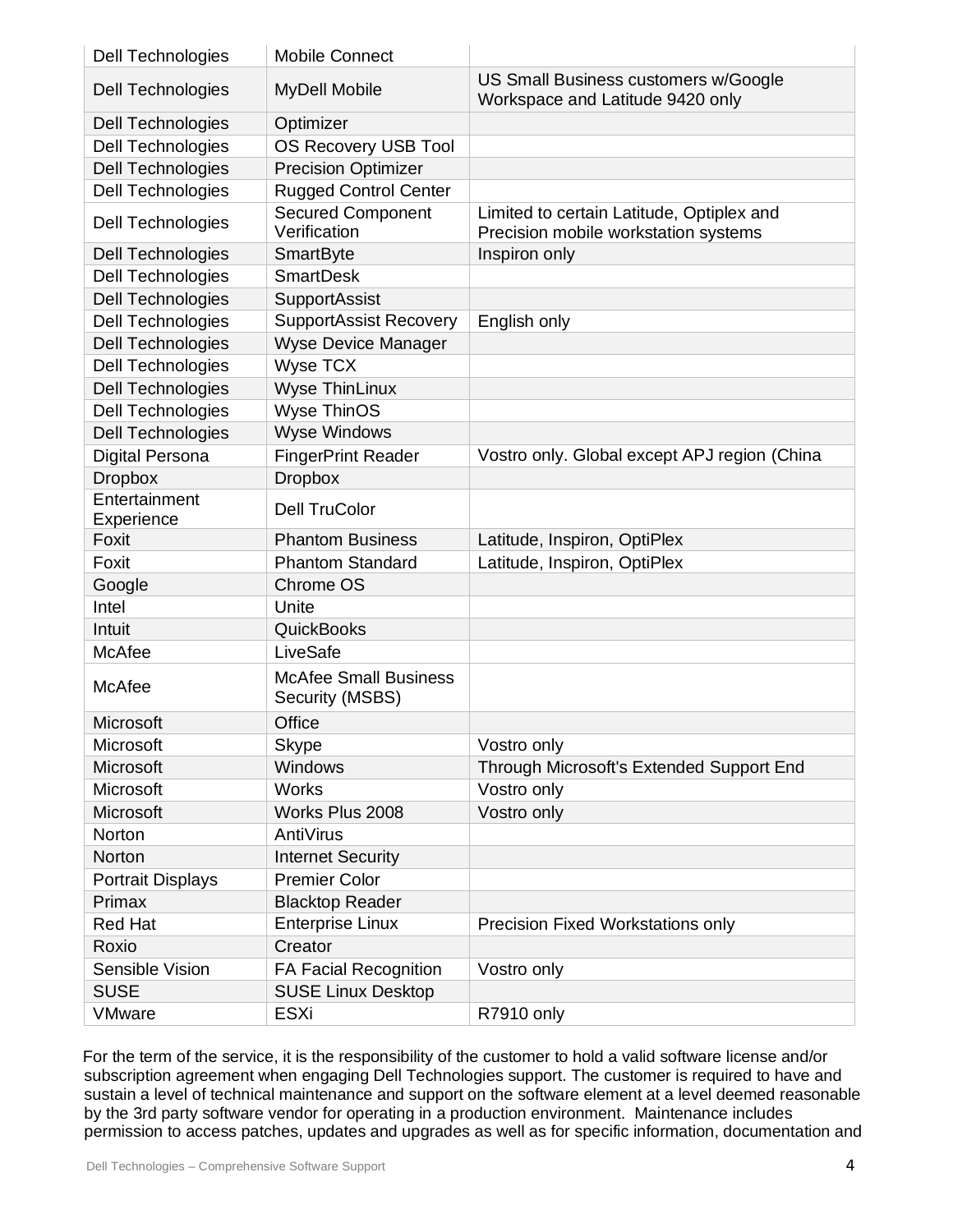knowledge base information related to the software element. Partners and/or software titles are subject to change without notice. Not all regions, software products and versions may be included in the scope of comprehensive software support. Product and service availability vary by country. Contact Dell for more information.

Copyright © 2022 Dell Technologies Inc. or its subsidiaries. All Rights Reserved. Dell, EMC, and other trademarks are trademarks of Dell Technologies Inc. or its subsidiaries. Other trademarks may be trademarks of their respective owners. V2MAY2022